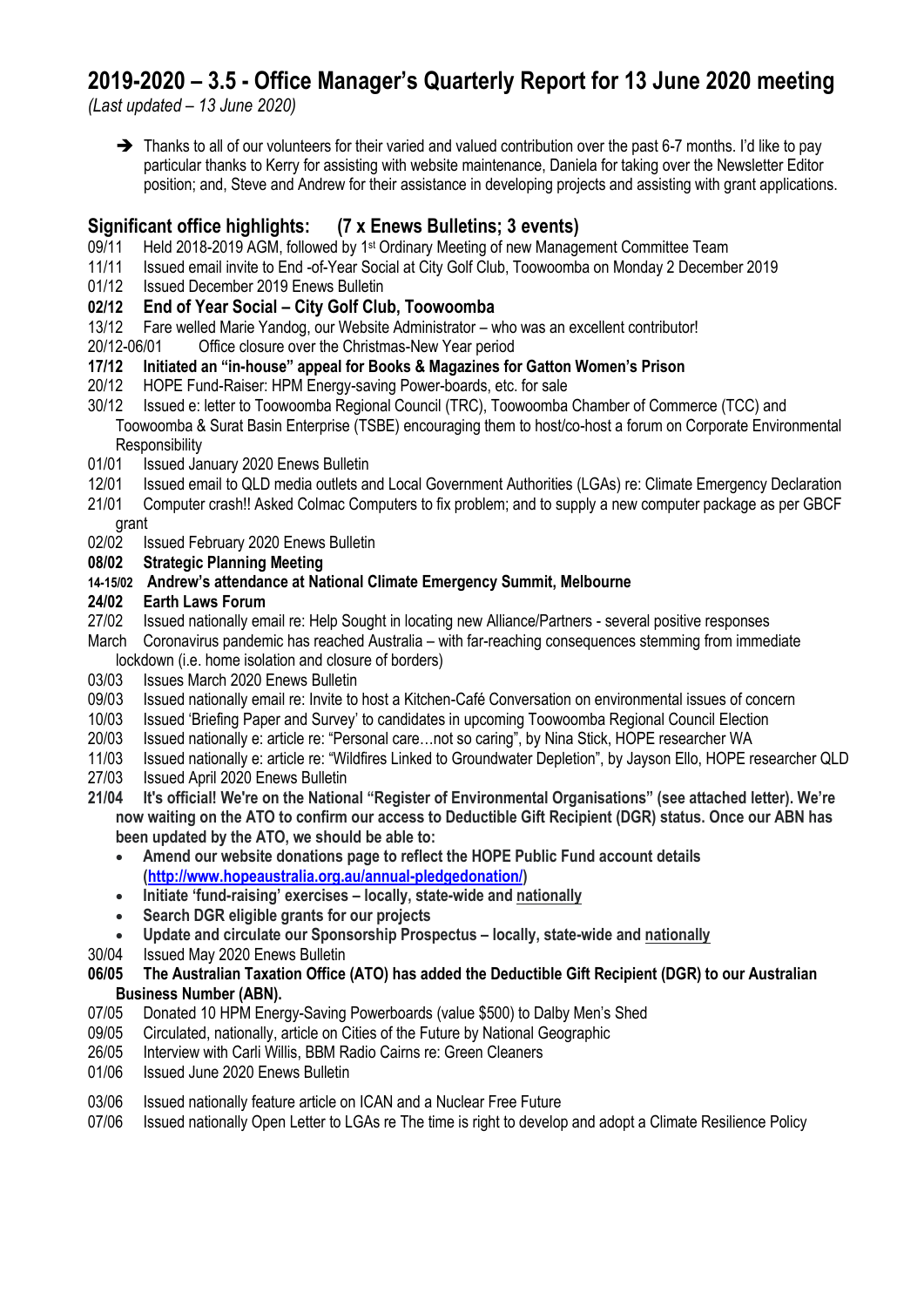## **Volunteer movement:**

Recruitment for all admin support positions has been high, but so has volunteer departures.

Key recruitments include:

- Media Officers Sean Egan and Hauauru Rae
- Newsletter Editor Daniela Dal'Castel
- Researchers/article writers, etc. Anna Ostrowski, Jayson Ello, Vincent Parisi, Hauauru Rae, Payel Sinha, Sarah **Odgers**
- Social Media team Alessio Claudi, Elizabeth Melton
- Website Content Support Officers Kerry Kruger, Vipina Vaghasia

## **Media Releases: (10 x MRs)**

- 23/11 Issued nationally email Media Release re International Volunteer Day, 3 Dec 2019
- 26/11 Issued nationally email media release re: Request for Environmental Poems ... Don't leaf it too late!
- 28/11 Issued nationally email media release re: World Soil Day, 5 December 2019
- 01/01/20 Issued nationally e: media release re: New Year's Green Positive Actions for 2020!
- 14/02 Issued nationally e: Media Release promoting Clean Up Australia events 2020
- 17/03 Issued nationally e: Media Release re: World Water Day, 22 Mar 2020
- 25/03 Issued nationally e: Media Release re: Earth Hour, 28 Mar 2020
- 19/04 Issued nationally e: Media Release re: Earth Day, 22 April 2020
- 14/05 Issued nationally e: Media Release re: World Bee Day, 20 May 2020
- 07/06 Issued nationally e: Media Release -- Open Letter to LGAs re: The time is right to develop and adopt a Climate Resilience Policy

## **Grant applications: (3 unsuccessful; 2 successful, and 4 pending)**

- 09/11 Received email from Tucker Foundation advising us that our grant application was unsuccessful
- 13/01/20 Submitted online Expression of Interest for Federal Volunteer Grant program re Training for website content support officers training → *Unsuccessful (19/03/2020)*
- 20/01 Application to GCBF for a new computer approved. Yahoo!!<br>11/02 Submitted online application to Communities Environment P
- Submitted online application to Communities Environment Program (CEP) with Steve Cupitt's technical expertise. *29/04/20 Application approved. Yahoo!!*
	- *07/05/20 Submitted completed "Letter of Agreement" paperwork re CEP grant*
- 24/03 Submitted online 'project' application to Ergon Energy Community Fund re Video documentary on Climate related issues → *Unsuccessful, 22/05/2020*
- 14/05 Submitted application to TRC Micro Grants re: Printing of UN Sustainable Development Goals posters ➔ *Unsuccessful, 1 June 2020*
- 22/05 Submitted online grant application to Australian Ethical Investments for "Series of Podcasts"
- 03/06 Submitted online funding application to ARTC Inland Rail re: Development of Waste Minimisation brochure
- 06/06 Submitted online funding application to Australian Communities Foundation re: Printing of UN SDG posters 12/06 Emailed application to Honda Foundation for same project

## **Submissions: (x6)**

- 22/11 1<sup>st</sup> Submission re: Product Stewardship Amendment (Packaging and Plastics) Bill 2019
- 14/12 2<sup>nd</sup> Submission re: Product Stewardship Amendment (Packaging and Plastics) Bill 2019 (based on work undertaken by Boomerang Alliance)
- March Several submissions to the Review of the EPBC ACT has been made by HOPE members

## **Account activity:**

- 10/11 Withdrew \$100 for Petty Cash (cheque no. 200689)
- 15/11 Submitted Office of Fair Trading (OFT) Annual Renewal paperwork plus payment (cheque no. = 200690, amount of \$56.60)
- 06/12 Printer service and purchase of toner cartridge cheque no. = 200691, \$207.50 with GST = \$18.86
- 03/01/20 Paid Colmac Computers \$70.50 (GST = \$6.41), cheque no. 200692 for fixing problem with 'emails not sending' (20/12/19)
- 06/01 Reimbursed Andrew Nicholson \$500 re: attendance at Climate Emergency Summit, 14-15 Feb 2020 in Melbourne
- 14/01 Paid \$170.50 (GST = \$15.50), cheque no. 200694 to CLEVVI for training of (potential) website maintenance volunteer
- 20/01 Paid \$86 (GST = \$7.82), cheque no. 200695 to TRC for hire of meeting rooms for Earth Laws Forum, 24 Feb 2020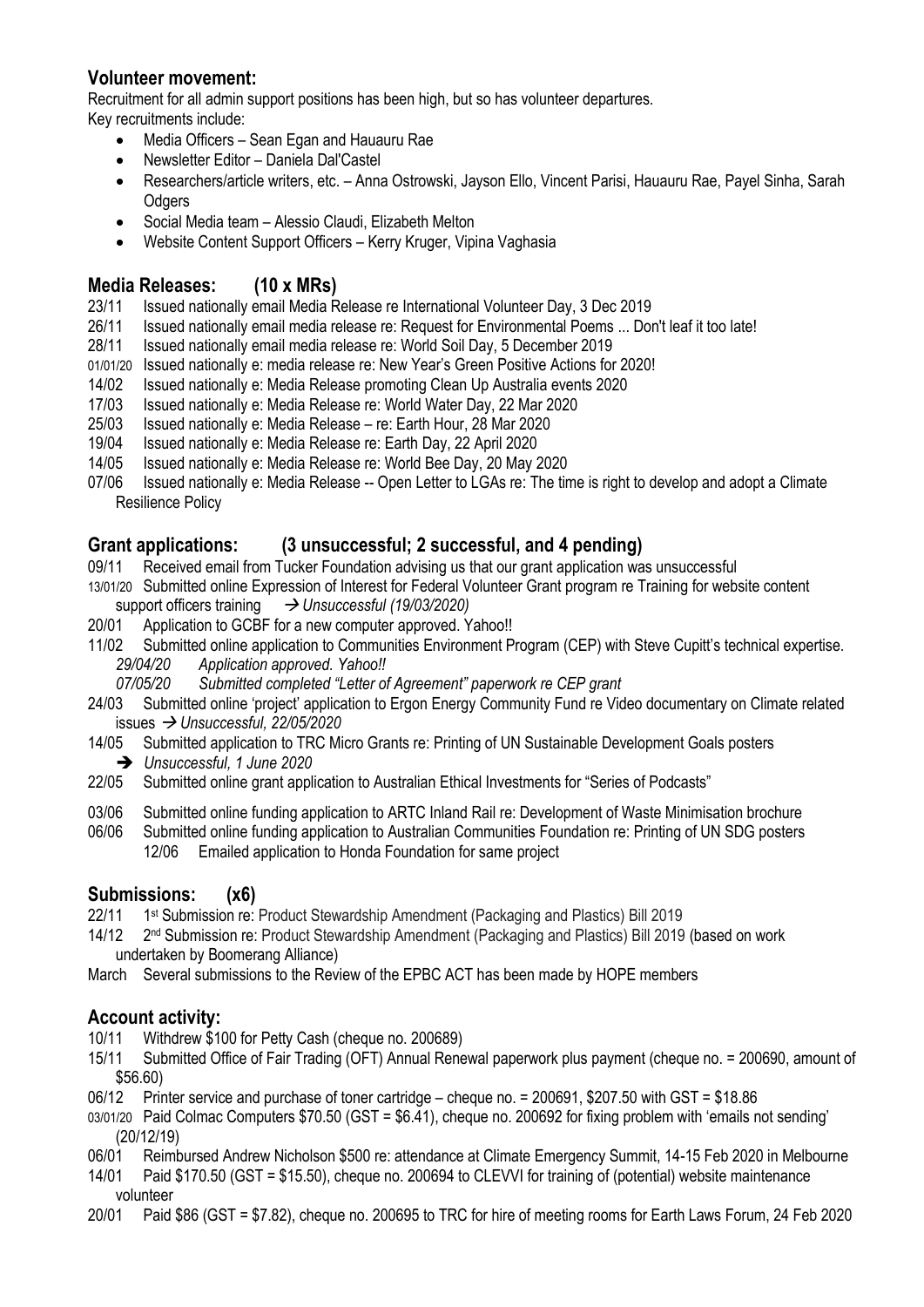- 24/01 Paid \$100 (GST = \$9.09), cheque no. 200696 to Telstra for Ph/Internet charges for Jan 2020
- 29/01 Received CGBF grant monies for new computer system \$3,465.95 (includes GST = \$315.45)

Paid \$220 (GST = \$20), cheque no. 200697 to CLEVVI for 5 years registration of Domain name

- 03/02 Paid Colmac Computers \$3,469.35 for new computer system cheque no. 200698 (includes GST = \$315.45)
- 05/02 Paid Colmac Computers \$79 (GST = \$7.18) to repair old computer, cheque no. 200699
- 25/02 Received \$240 donations re: Earth Laws Forum, 24 Feb 2020
- 16/03 Received \$45.35 donation
- 23/03 Received \$230 donation<br>14/04 Paid CLEVVI \$170 to add
- Paid CLEVVI \$170 to add Instagram button (cheque no. 200670, amount \$170, GST = \$15.45
- 27/04 Received \$10 donation
- 08/05 Paid CLEVVI \$220 for some online training for Kerry Kruger (cheque no. 200701, amount \$220, GST = \$20)
- 19/05 Received \$360 donation
- 03/06 Paid CLEVVI account re Annual hosting of website/emails (cheque no. 200702, \$489.50 with GST = \$44.50)
- 03/06 Paid Volunteering Queensland re Membership Renewal (cheque no. 200703, \$110 with GST = \$10)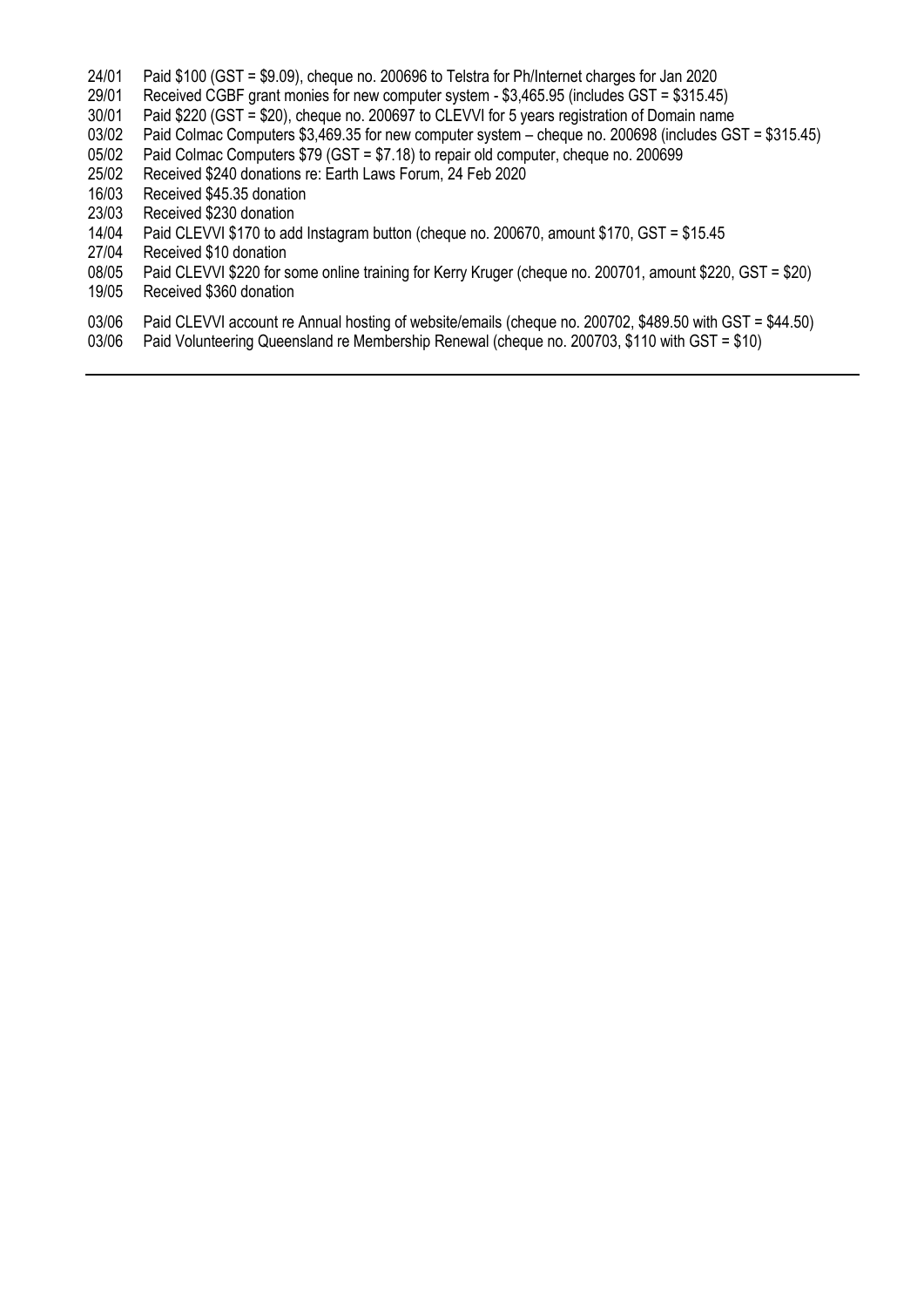## **Office Updates compilation**

## **25 November 2019**

As I haven't heard from some of you for quite a while, I wondered how each of you were progressing with your respective roles and/or assignments.

If you need assistance or further clarification wit current tasks, please contact me by return email.

If you would like to undertake another assignment (or two), please contact me by return email.

If some of you are no longer able to contribute regularly, please let me know so that I can take you off the 'active' volunteer list.

## Office highlights:

- 05/11 Welcome 2 new researchers Ella Huynh and Jayson Ello
- 09/11 Held 2018-2019 AGM, followed by 1<sup>st</sup> Ordinary Meeting of new Management Committee Team
- 09/11 Received email from Tucker Foundation advising us that our grant application was unsuccessful
- 10/11 Withdrew \$100 for Petty Cash (cheque no. 200689)<br>11/11 Issued email invite to End -of-Year Social at City Go
- 11/11 Issued email invite to End -of-Year Social at City Golf Club, Toowoomba on Monday 2 December 2019
- 15/11 Submitted Office of Fair Trading (OFT) Annual Renewal paperwork plus payment (cheque no. = 200690, amount of \$56.60)
- 16/11 Welcome 2 more new researchers Ayla Logan and M'ei Lee Huong
- 17/11 Issued GM-FREE-Alliance item ---- GMOs: Christmas in November
- 22/11 Submission re: Product Stewardship Amendment (Packaging and Plastics) Bill 2019
- 23/11 Welcome Sean Egan who will be assisting with media work
- 23/11 Issued nationally email Media Release re International Volunteer Day, 3 Dec 2019

## **13 December 2019**

The last few weeks have seen a pleasing increase in volunteer recruitment. However, we do say farewell to Marie Yandog and Stephen Warburton who maintained the content of our website. We wish them both well in their future pursuits. The office will be closed at 5pm on Friday 20 December 2019 and reopen at 9am on Monday 6 January 2020. Have a great and safe time over the Festive Season. See you in 2020!

#### Office highlights:

25/11 Welcome 2 new volunteers - Christopher Leivesley and Anna Ostrowski - who have volunteered to help with research and article writing.

- 26/11 Issued nationally email media release re: Request for Environmental Poems ... Don't leaf it too late!
- 27/11 Received 'copyright infringement notice' regarding pictures used in June 2016 edition of our newsletter
	- → Please advise all newsletter/feature article contributors that they must acknowledge the source of any text and/or photographs/graphics used
- 28/11 Issued nationally email media release re: World Soil Day, 5 December 2019
- 29/11 Welcome Bridget Thomas who has volunteered to assist with Publications tasks<br>01/12 Issued e: news bulletin for December 2019
- 01/12 Issued e: news bulletin for December 2019
- 02/12 Welcome to new researcher Farzana Chowdhury
- 06/12 Welcome to Kaled Aljebur who will be assisting with Website Content inputting
- 06/12 Issued email request for more volunteers
- 06/12 Printer service and purchase of toner cartridge cheque no. = 200691, \$207.50 with GST = \$18.86
- 10/12 Welcome Pooja Desai who will be assisting Website content maintenance
- 11/12 Welcome Farisa Naeimi who will be assisting with writing feature articles
- 13/12 Welcome to Michael Blok who joins our Publications Team

## **3 January 2020**

The office re-opens on Monday 6 January and the first item of business is our upcoming Strategic Planning Meeting scheduled for Saturday 8 February.

I will be issuing an email mid-January inviting members and supporters to contribute to the discussions – either in person and/or by returning a questionnaire on our Strengths, Weaknesses, Opportunities and Threats.

Although some of you are still on holidays, I would appreciate receiving feedback from you on "how you are coping with your assigned management committee or admin support roles"; and whether "you are still able to actively contribute as a volunteer – or, has your circumstances changed."

The January 2020 edition of our newsletter will be issued this weekend.

Office highlights: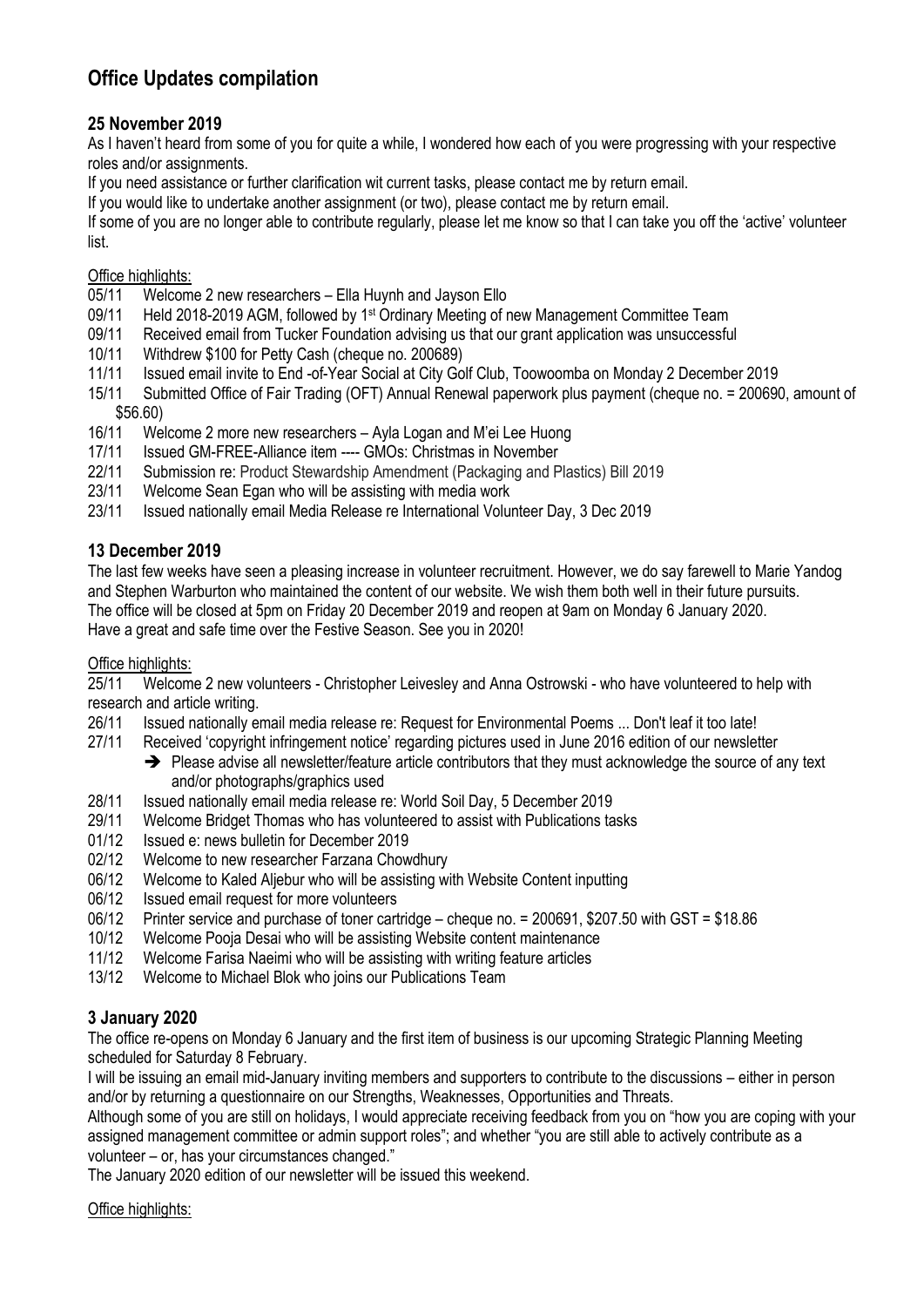- 14/12/19 Submission made re: Product Stewardship Amendment (Packaging and Plastics) Bill 2019 (based on work undertaken by Boomerang Alliance)
- 17/12/19 Initiated an "in-house" appeal for Books & Magazines for Gatton Women's Prison
- 19/12/19 I've let Pooja Desai go as she didn't deliver on her voluntary commitment
- 20/12/19 HOPE Fund-Raiser: HPM Energy-saving Power-boards for sale
- 28/12/19 Welcome to volunteer Yuchen Li who will be assisting with research and article writing
- 30/12/19 Issued e: letter to Toowoomba Regional Council (TRC), Toowoomba Chamber of Commerce (TCC) and Toowoomba & Surat Basin Enterprise (TSBE) encouraging them to host/co-host a forum on Corporate Environmental **Responsibility**
- 30/12/19 Issued email to QCC and NPAQ re: Land Tenure policy position
- 31/12/19 Farewell to volunteer Ray Mathers who will be pursuing tertiary studies in 2020
- 01/01/20 Issued nationally e: media release re: New Year's Green Positive Actions for 2020!

## **18 January 2020**

What a busy and interesting fortnight it has been here at the office.

Firstly, we continue to receive lots of volunteer enquiries, tasks are allocated - but, then, the volunteers fail to deliver! This is most frustrating indeed – as the backlog of outstanding tasks keeps growing.

On a brighter note, we are organising a half-day forum on Earth Laws with Dr Michelle Maloney of Australian Earth Laws Alliance agreeing to be our keynote speakers. Other speakers include Revel Pointon from Environmental Defenders Office (EDO) Qld; and possibly representatives from Darling Down Environment Council (DDEC) and Toowoomba for Climate Action. We're still working on a suitable date for the forum so that all speakers are able to participate.

Lastly, our Strategic Planning Meeting is being held on Saturday 8 February, commencing at 10am here at the HOPE office, 22 Vacy St, Toowoomba.

For those of you aiming to attend this meeting, please RSVP by 31 January.

For the remainder of you, please return your completed Questionnaires and SWOT forms as soon as possible.

Office highlights:

- 03/01 Paid Colmac Computers \$70.50 (GST = \$6.41), cheque no. 200692 for fixing problem with 'emails not sending' (20/12/19)
- 06/01 Reimbursed Andrew Nicholson \$500 re: attendance at Climate Emergency Summit, 14-15 Feb 2020 in Melbourne
- 09/01 We farewell volunteers Christopher Leivesley, Thomas Fu
- 09/01 I've had to let go Kaled Aljebur as he wasn't able to fulfill his voluntary obligation with us
- 12/01 Issued email to QLD media outlets and Local Government Authorities (LGAs) re: Climate Emergency Declaration
- 13/01 Issued email invite to Strategic Planning Meeting, 8 Feb 2020
- 13/01 Submitted online Expression of Interest for Federal Volunteer Grant program re Training for website content support officers training
- 13/01 Welcome new researcher Rohan Sharma (Qld) and website content support officers Geethu Anoopkumar and Vipina Vaghasia
- 14/01 Paid CLEVVI \$170.50 for training of Geethu in Typo3 CMS software cheque no. 200694, \$170.50 with GST = \$15.50
- 16/01 Welcome new researchers Hayley Payne and Vincent Parisi (both from Qld)

## **31 January 2020**

Wow! What an interesting 2 weeks it has been since my last Office Update email.

Miriam, our Secretary, advised me that our grant application for a new computer was successful. (20/01)

The following day, our office computer crashed! (21/01) … hence limited office work from me until the new computer was installed on Wednesday 29 January.

It took Colmac Computers some extra time to upload my Outlook address book and folders on emails, but everything seems to be working fine now.

Other office highlights include:

- The Toowoomba City Library meeting rooms have been booked for the Earth Laws Forum Monday 24 February, 1pm to 5pm. A promotional flyer detailing the event will be circulated shortly.
- We are regularly receiving Volunteer enquiries with interviews conducted and tasks assigned. We welcome Vipina Vaghasia who will be assisting with website content maintenance.

#### Account activity

- 14/01 Paid \$170.50 (GST = \$15.50), cheque no. 200694 to CLEVVI for training of (potential) website maintenance volunteer
- 20/01 Paid \$86 (GST = \$7.82), cheque no. 200695 to TRC for hire of meeting rooms for EATH Laws Forum, 24 Feb 2020
- 24/01 Paid \$100 (GST = \$9.09), cheque no. 200696 to Telstra for PH/Internet charges for Jan 2020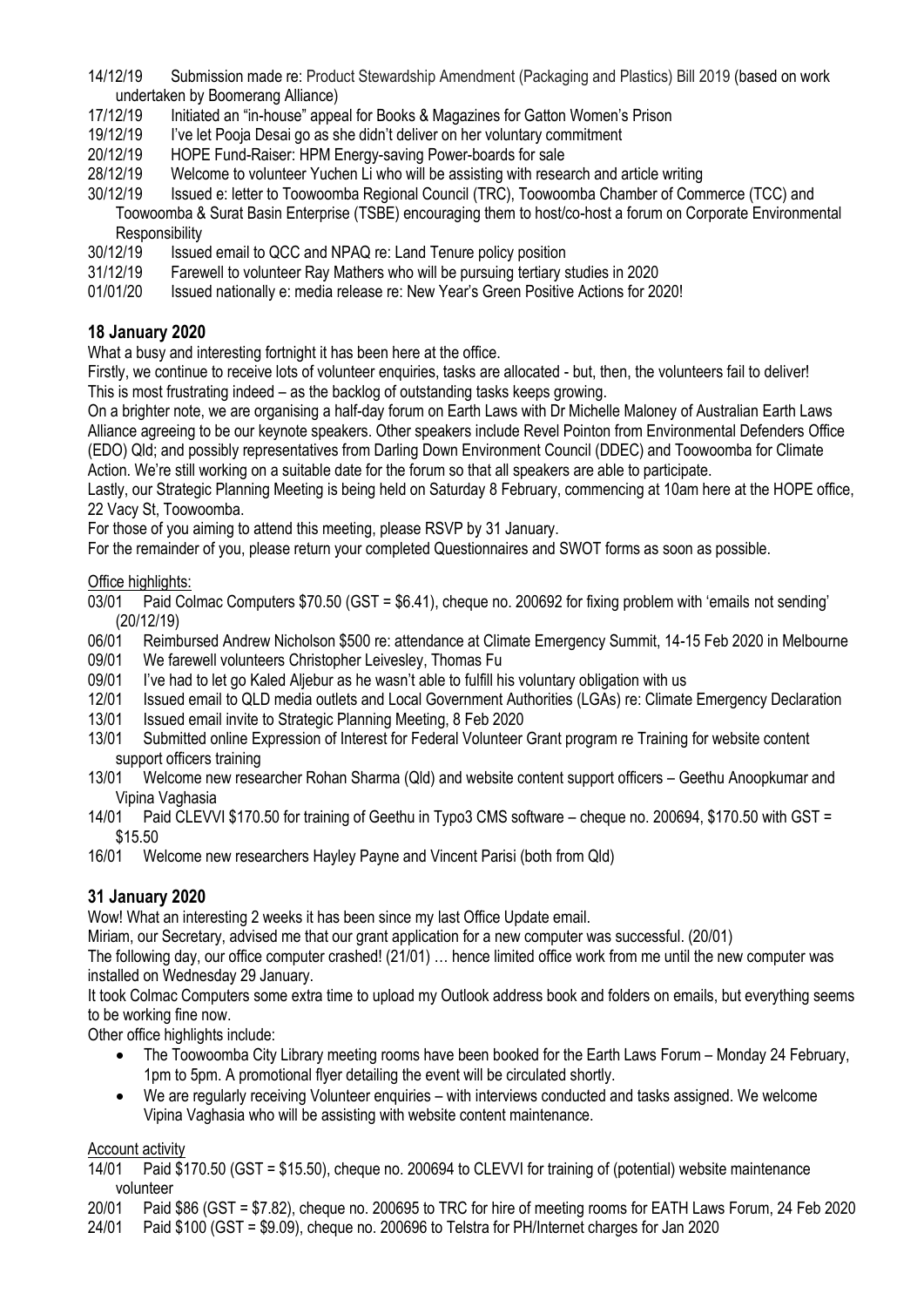## **10 February 2020**

Last Saturday's "Strategic Planning Meeting" highlighted some interesting positives and negatives about HOPE's operations.

Firstly, some of the admin volunteers said it would be great to hear from other volunteers as part of the regular Office Updates.

Therefore, I invite you to use "reply all' and provide your feedback on points raised in the Office update and/or to offer suggestions for better promoting HOPE and its activities.

- 1) Our new computer system and printer was installed on 29 Jan … the same day the Gambling Community Benefit Fund (GCBF) grant money were received. Payment for the new computer was made on 4 Feb; and the GCBF grant acquitted later that day.
- 2) The Strategic Planning Meeting held on 8 Feb had 10 attendees and 5 apologies. Discussion on questionnaire and SWOT Analysis was extensive and productive. A report on the meeting will be compiled and distributed shortly to all HOPE members and supporters.
- 3) We have accepted the Dalby Men's Shed invitation to provide an environmental information display at their Living Well Expo on Thursday, 19 March 2020.
- 4) Planning is well underway for our half-day Earth Laws Forum being held on Monday 24 February at the Toowoomba City Library meeting rooms. An information flyer and registration details will be available soon.

New volunteers since 31 Jan 2020:

- Leena Arora Website Support (Qld)
- Joe Xu Researcher (Qld)
- Dinah Priestly Researcher/Policy (Qld)
- Daniela Dal'Castel Researcher (Qld)
- Sofija Belajcic Researcher (NSW)

#### **1 March 2020**

Wow! It's March already! The pace with which the year is moving is amazing.

February news -- We held our Strategic Planning Meeting on the 8<sup>th</sup>; Andrew Nicholson attended the National Climate Emergency Summit, Melbourne (14<sup>th</sup> – 15<sup>th</sup>); and lastly, we held a successful half-day Earth Laws Forum on 24<sup>th</sup>. Lots of planning and preparation went into each of these events. Reports on the Strategic Planning Meeting and the Earth Laws Forum will be posted on our website shortly. Andrew's report on the National Climate Emergency Summit is attached for your reference.

March news - The Queensland Local Government Elections are being held on Saturday 28 March. And, we propose to survey candidates in the Toowoomba Region Council elections on their environmental platforms.

Office highlights:

11/02 Submitted online application to Communities Environment Program (CEP) with Steve Cupitt's technical expertise.

- 13/02 Start promoting Earth Laws Forum via social media and email
- 14-15/02 Andrew's attendance at National Climate Emergency Summit, Melbourne *à see attached report*
- 14/02 Issue nationally e: Media Release promoting Clean Up Australia events 2020
- 15/02 Leena Arora (website maint) has stepped down due to ill-health. We wish her a speedy recovery.
- 21/02 Interviewed by Goolarri Radio (WA) re: Clean Up Australia events
- 24/02 Earth Laws Forum
- 27/02 Issued nationally email re: Help Sought in locating new Alliance/Partners several positive responses
- 28/02 Youth Summit proposal *there may be some funding available from Qld Dept of Youth re National Youth Week*

# New volunteers:<br>Stephanie Sheehy

- Researcher (Qld)
- Alison Thornburn Researcher (Qld)

## **8 March 2020**

Andrew Nicholson has crafted an excellent 'Briefing Paper and Survey' document (see attachment) which has/will be sent to all candidates in this month's Toowoomba Regional Council election.

The results of the survey will be sent to our local media just prior to election day, 28 March 2020.

Lastly, Karolina Firman has stepped down as Newsletter Editor; and Daniela Dal'Castel has volunteered to take on this role.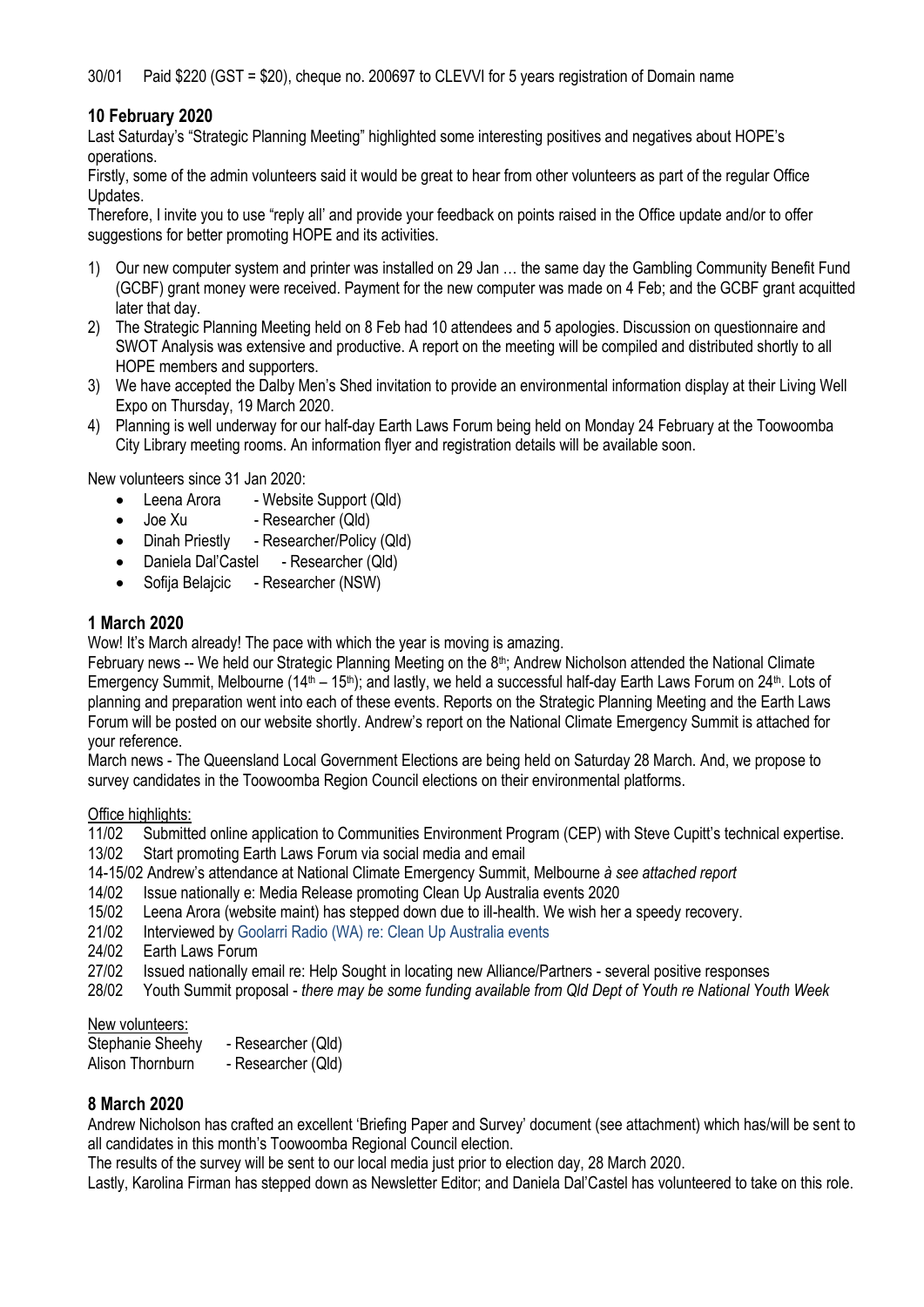## **20 March 2020**

Wow! The coronavirus pandemic is impacting every aspect of Australia's daily life.

We have family and friends who are 'laying low' because of the continuing spread of the virus.

Health and wellbeing aside, the economic impacts of Covid-19 is also far-reaching with events and activities being cancelled/postponed … and panic buying at supermarkets and chemists also causing problems.

I am currently self-isolating due to existing health concerns.

I hope that the rest of you are taking precautions to protect yourself and your loved ones.

## Office highlights:

Several submissions to the Review of the EPBC ACT have been made by HOPE members

- 09/03 Issued nationally email re: Invite to host a Kitchen-Café Conversation on environmental issues of concern
- 10/03 Issued 'Briefing Paper and Survey' to candidates in upcoming Toowoomba Regional Council Election
- 16/03 Dalby Men's Shed "Living Well' Expo postponed due to COVID-19
- 19/03 Unsuccessful application to Federal Volunteer Grants program

## **10 April 2020**

Life is very strange is not surreal at present.

There's very little traffic on the roads, most of the shops are closed and email activity has been very minimal indeed. The office remains open, but not a lot is happening.

Andrew Nicholson and I are reviewing some project proposals and possible funding sources.

However, is funding is received, most projects wouldn't proceed until the COVID-19 pandemic is over and people are allowed to move around.

Below is a summary list of noteworthy office activities.

# Office highlights:<br>20/03 Issued r

Issued nationally e: article re: "Personal care...not so caring", by Nina Stick, HOPE researcher WA

11/03 Issued nationally e: article re: "Wildfires Linked to Groundwater Depletion", by Jayson Ello, HOPE researcher QLD

- 17/03 Issued e: Media Release re: World Water Day, 22 Mar 2020
- 24/03 Submitted online 'project' application to Ergon Energy Community Fund
- 25/03 Issued nationally e: Media Release re: Earth Hour, 28 Mar 2020
- 27/03 Issued April 2020 Enews Bulletin
- 02/04 Submitted Sofija Belajcic's review of the EPBC Act

## **30 April 2020**

Good morning folks,

21/04 It's official! We're on the National "Register of Environmental Organisations" (see attached letter). We're now waiting on the ATO to confirm our access to Deductible Gift Recipient (DGR) status. Once our ABN has been updated by the ATO, we should be able to:

• Amend our website donations page to reflect the HOPE Public Fund account details

[\(http://www.hopeaustralia.org.au/annual-pledgedonation/\)](http://www.hopeaustralia.org.au/annual-pledgedonation/)

- Initiate 'fund-raising' exercises locally, state-wide and nationally
- Search DGR eligible grants for our projects

• Update and circulate our Sponsorship Prospectus – locally, state-wide and nationally

Please note that most of the above-mentioned items will be actioned after this financial year ends.

It is hoped that we can attract sufficient financial support to cover our operating costs – plus allow us to employ consultants and others to undertake work for us.

## **6 May 2020**

The Australian Taxation Office (ATO) has added the Deductible Gift Recipient (DGR) to our Australian Business Number (ABN).

During the remainder of May and June, the office will:

- Amend our website donations page to reflect the HOPE Public Fund account details [\(http://www.hopeaustralia.org.au/annual-pledgedonation/\)](http://www.hopeaustralia.org.au/annual-pledgedonation/)
- Initiate 'fund-raising' exercises locally, state-wide and nationally
- Search DGR eligible grants for our projects
- Update and circulate our Sponsorship Prospectus locally, state-wide and nationally

Please note that most of the above-mentioned items will be actioned after this financial year ends.

It is hoped that we can attract sufficient financial support to cover our operating costs – plus allow us to employ consultants and others to undertake work for us.